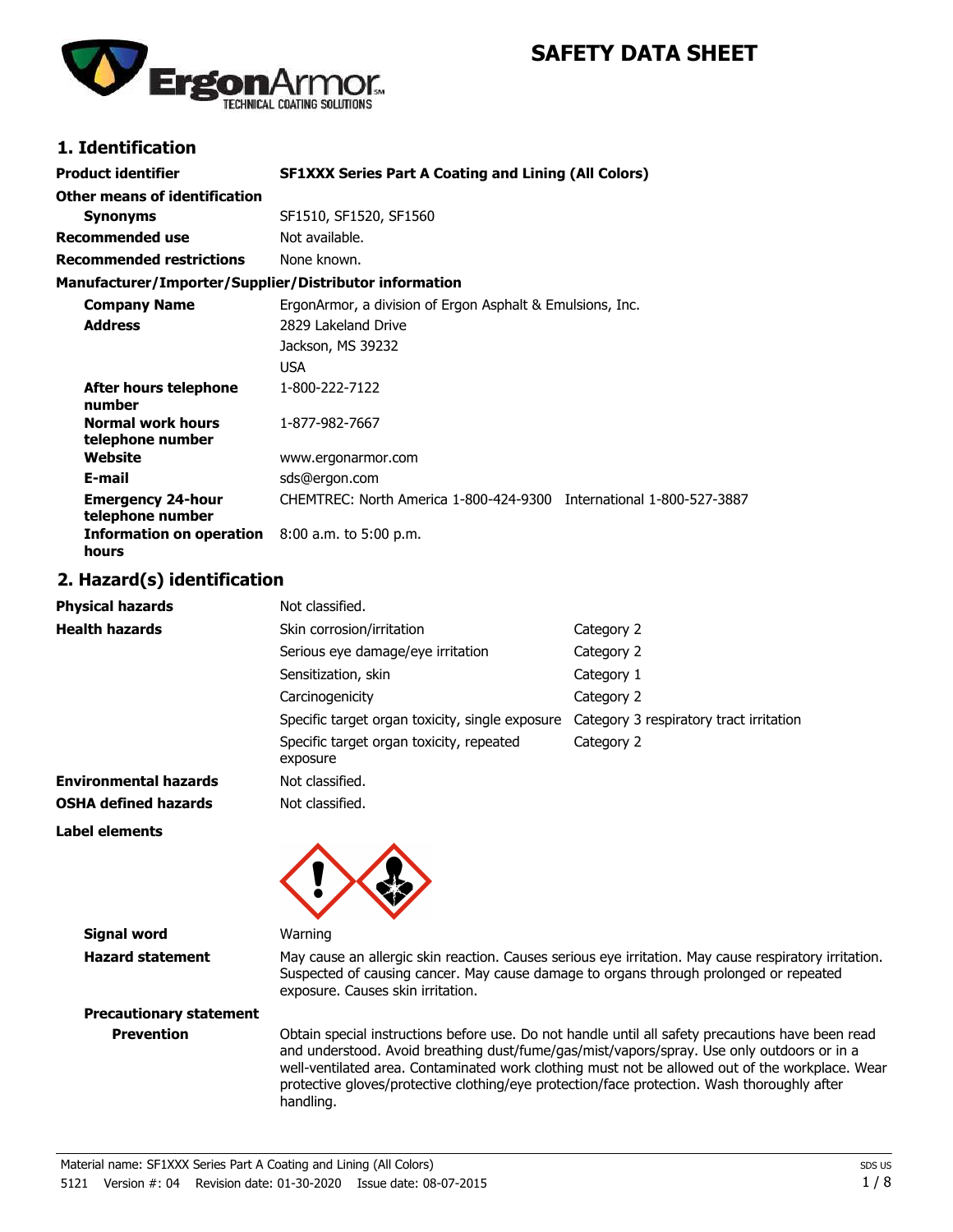| <b>Response</b>                              | Take off contaminated clothing and wash before reuse. IF IN EYES: Rinse cautiously with water for<br>several minutes. Remove contact lenses, if present and easy to do. Continue rinsing. If eye<br>irritation persists: Get medical advice/attention. IF exposed or concerned: Get medical<br>advice/attention. IF INHALED: Remove person to fresh air and keep comfortable for breathing. Call<br>a POISON CENTER or doctor/physician if you feel unwell. Specific treatment see Section 4 of this<br>SDS. IF ON SKIN: Wash with plenty of soap and water. If skin irritation or rash occurs: Get<br>medical advice/attention. |
|----------------------------------------------|----------------------------------------------------------------------------------------------------------------------------------------------------------------------------------------------------------------------------------------------------------------------------------------------------------------------------------------------------------------------------------------------------------------------------------------------------------------------------------------------------------------------------------------------------------------------------------------------------------------------------------|
| <b>Storage</b>                               | Store in a well-ventilated place. Keep container tightly closed. Store locked up.                                                                                                                                                                                                                                                                                                                                                                                                                                                                                                                                                |
| <b>Disposal</b>                              | Dispose of contents/container in accordance with local/regional/national/international regulations.                                                                                                                                                                                                                                                                                                                                                                                                                                                                                                                              |
| Hazard(s) not otherwise<br>classified (HNOC) | None known.                                                                                                                                                                                                                                                                                                                                                                                                                                                                                                                                                                                                                      |
| <b>Supplemental information</b>              | Not applicable.                                                                                                                                                                                                                                                                                                                                                                                                                                                                                                                                                                                                                  |

### **3. Composition/information on ingredients**

| <b>Mixtures</b> |
|-----------------|
|-----------------|

| <b>Chemical name</b>                        | <b>Common name and synonyms</b> | <b>CAS number</b> | %         |
|---------------------------------------------|---------------------------------|-------------------|-----------|
| BISPHENOL A-(EPICHLORHYDRIN)<br>EPOXY RESIN |                                 | 25068-38-6        | $20 - 40$ |
| <b>OUARTZ</b>                               |                                 | 14808-60-7        | $20 - 30$ |
| HEXAMETHYLENE DIACRYLATE                    |                                 | 13048-33-4        | $5 - 15$  |
| 2,3-EPOXYPROPYL NEODECANOATE                |                                 | 26761-45-5        | 1 - 10    |
| SOLVENT NAPHTHA (PETROLEUM),<br>LIGHT AROM. |                                 | 64742-95-6        | ${<}1$    |
| Other components below reportable levels    |                                 |                   | 28.98     |

### **4. First-aid measures**

| <b>Inhalation</b>                                                                   | If breathing is difficult, remove to fresh air and keep at rest in a position comfortable for breathing.<br>Oxygen or artificial respiration if needed. Do not use mouth-to-mouth method if victim inhaled the<br>substance. Induce artificial respiration with the aid of a pocket mask equipped with a one-way valve<br>or other proper respiratory medical device. Get medical attention, if needed.                                                                                                                                              |
|-------------------------------------------------------------------------------------|------------------------------------------------------------------------------------------------------------------------------------------------------------------------------------------------------------------------------------------------------------------------------------------------------------------------------------------------------------------------------------------------------------------------------------------------------------------------------------------------------------------------------------------------------|
| <b>Skin contact</b>                                                                 | Remove contaminated clothing immediately and wash skin with soap and water. Call a POISON<br>CENTER or doctor/physician if you feel unwell. In case of eczema or other skin disorders: Seek<br>medical attention and take along these instructions. For minor skin contact, avoid spreading<br>material on unaffected skin. Take off contaminated clothing and wash before reuse.                                                                                                                                                                    |
| Eye contact                                                                         | Immediately flush eyes with plenty of water for at least 15 minutes. If a contact lens is present, DO<br>NOT delay irrigation or attempt to remove the lens. Continue rinsing. Get medical attention<br>immediately.                                                                                                                                                                                                                                                                                                                                 |
| <b>Ingestion</b>                                                                    | Call a physician or poison control center immediately. Rinse mouth thoroughly. Never give anything<br>by mouth to a victim who is unconscious or is having convulsions. Do not induce vomiting without<br>advice from poison control center. If vomiting occurs, keep head low so that stomach content<br>doesn't get into the lungs. Do not use mouth-to-mouth method if victim ingested the substance.<br>Induce artificial respiration with the aid of a pocket mask equipped with a one-way valve or other<br>proper respiratory medical device. |
| <b>Most important</b><br>symptoms/effects, acute and<br>delayed                     | Skin irritation. May cause an allergic skin reaction. Dermatitis. Rash. Irritant effects. May cause<br>redness and pain. Prolonged exposure may cause chronic effects.                                                                                                                                                                                                                                                                                                                                                                               |
| <b>Indication of immediate</b><br>medical attention and special<br>treatment needed | Provide general supportive measures and treat symptomatically. In case of shortness of breath,<br>give oxygen. Keep victim warm. Keep victim under observation. Symptoms may be delayed.                                                                                                                                                                                                                                                                                                                                                             |
| <b>General information</b>                                                          | Take off contaminated clothing and shoes immediately. In case of shortness of breath, give oxygen<br>IF exposed or concerned: Get medical advice/attention. Show this safety data sheet to the doctor in<br>attendance. Wash contaminated clothing before reuse.                                                                                                                                                                                                                                                                                     |
| File Call:                                                                          |                                                                                                                                                                                                                                                                                                                                                                                                                                                                                                                                                      |

#### **5. Fire-fighting measures**

| Suitable extinguishing media                         | Water fog. Foam. Dry chemical powder. Alcohol foam. Carbon dioxide (CO2).     |
|------------------------------------------------------|-------------------------------------------------------------------------------|
| Unsuitable extinguishing<br>media                    | Water. Do not use water jet as an extinguisher, as this will spread the fire. |
| <b>Specific hazards arising from</b><br>the chemical | Fire may produce irritating, corrosive and/or toxic gases.                    |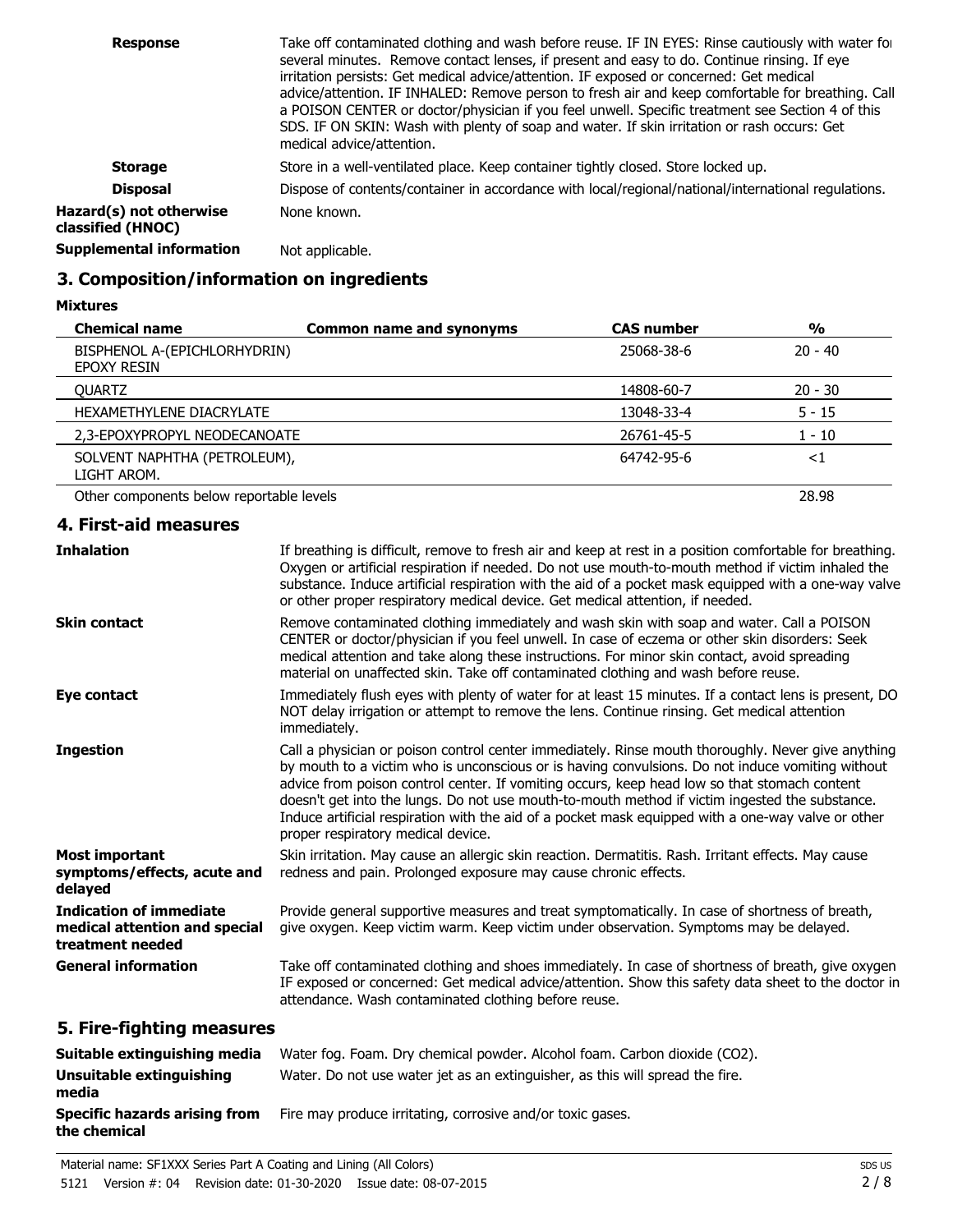| Special protective equipment<br>and precautions for<br>firefighters              | Wear suitable protective equipment. Wear full protective clothing, including helmet, self-contained<br>positive pressure or pressure demand breathing apparatus, protective clothing and face mask.                                                                                                                                                                                                           |  |  |
|----------------------------------------------------------------------------------|---------------------------------------------------------------------------------------------------------------------------------------------------------------------------------------------------------------------------------------------------------------------------------------------------------------------------------------------------------------------------------------------------------------|--|--|
| <b>Fire fighting</b><br>equipment/instructions                                   | Move containers from fire area if you can do so without risk. In the event of fire, cool tanks with<br>water spray. Use water spray to cool unopened containers. Cool containers exposed to flames with<br>water until well after the fire is out. Water runoff can cause environmental damage.                                                                                                               |  |  |
| <b>Specific methods</b>                                                          | In the event of fire, cool tanks with water spray. Use water spray to cool unopened containers.                                                                                                                                                                                                                                                                                                               |  |  |
| <b>General fire hazards</b>                                                      | No unusual fire or explosion hazards noted.                                                                                                                                                                                                                                                                                                                                                                   |  |  |
| 6. Accidental release measures                                                   |                                                                                                                                                                                                                                                                                                                                                                                                               |  |  |
| <b>Personal precautions,</b><br>protective equipment and<br>emergency procedures | Immediately evacuate personnel to safe areas. Keep unnecessary personnel away. Keep people<br>away from and upwind of spill/leak. Keep out of low areas. Wear appropriate protective equipment<br>and clothing during clean-up. Avoid skin contact and inhalation of vapors during disposal of spills.<br>Fully encapsulating, vapor protective clothing should be worn for spills and leaks with no fire. Do |  |  |

Ventilate closed spaces before entering them. Local authorities should be advised if significant spillages cannot be contained. For personal protection, see section 8 of the SDS. Extinguish all flames in the vicinity. **Methods and materials for**

Large Spills: Stop the flow of material, if this is without risk. Dike the spilled material, where this is possible. Cover with plastic sheet to prevent spreading. Use a non-combustible material like vermiculite, sand or earth to soak up the product and place into a container for later disposal. Prevent entry into waterways, sewer, basements or confined areas. Following product recovery, flush area with water. **containment and cleaning up**

> Small Spills: Wipe up with absorbent material (e.g. cloth, fleece). Clean surface thoroughly to remove residual contamination.

not touch damaged containers or spilled material unless wearing appropriate protective clothing.

Never return spills to original containers for re-use.

Prevent further leakage or spillage if safe to do so. Do not contaminate water. Avoid discharge into drains, water courses or onto the ground. **Environmental precautions**

#### **7. Handling and storage**

| <b>Precautions for safe handling</b>                                      | Obtain special instructions before use. Do not handle until all safety precautions have been read<br>and understood. DO NOT handle, store or open near an open flame, sources of heat or sources of<br>ignition. Protect material from direct sunlight. Do not breathe mist or vapor. Do not get this<br>material in contact with eyes. Do not taste or swallow. Avoid contact with skin. Avoid prolonged<br>exposure. Avoid contact with clothing. Do not use in areas without adequate ventilation. Wear<br>appropriate personal protective equipment. Observe good industrial hygiene practices. When using,<br>do not eat, drink or smoke. Wash thoroughly after handling. Avoid release to the environment. Do<br>not empty into drains. |
|---------------------------------------------------------------------------|-----------------------------------------------------------------------------------------------------------------------------------------------------------------------------------------------------------------------------------------------------------------------------------------------------------------------------------------------------------------------------------------------------------------------------------------------------------------------------------------------------------------------------------------------------------------------------------------------------------------------------------------------------------------------------------------------------------------------------------------------|
| <b>Conditions for safe storage,</b><br>including any<br>incompatibilities | CAUTION Store locked up. Keep away from heat, sparks and open flame. Store in a closed<br>container away from incompatible materials. Store in a well-ventilated place. Keep away from food,<br>drink and animal feedingstuffs. Keep out of the reach of children. Store in accordance with<br>local/regional/national/international regulation.                                                                                                                                                                                                                                                                                                                                                                                              |

#### **8. Exposure controls/personal protection**

#### **Occupational exposure limits**

#### **US. OSHA Table Z-1 Limits for Air Contaminants (29 CFR 1910.1000)**

| <b>Components</b>                                            | <b>Type</b> | <b>Value</b>           | <b>Form</b>          |
|--------------------------------------------------------------|-------------|------------------------|----------------------|
| QUARTZ (CAS 14808-60-7)                                      | PEL         | $0.05 \,\mathrm{mg/m}$ | Respirable dust.     |
| US. OSHA Table Z-3 (29 CFR 1910.1000)<br><b>Components</b>   | Type        | <b>Value</b>           | <b>Form</b>          |
| QUARTZ (CAS 14808-60-7)                                      | <b>TWA</b>  | $0.1 \text{ mg/m}$     | Respirable.          |
|                                                              |             | 2.4 mppcf              | Respirable.          |
| <b>US. ACGIH Threshold Limit Values</b><br><b>Components</b> | <b>Type</b> | <b>Value</b>           | <b>Form</b>          |
| QUARTZ (CAS 14808-60-7)                                      | <b>TWA</b>  | $0.025$ mg/m3          | Respirable fraction. |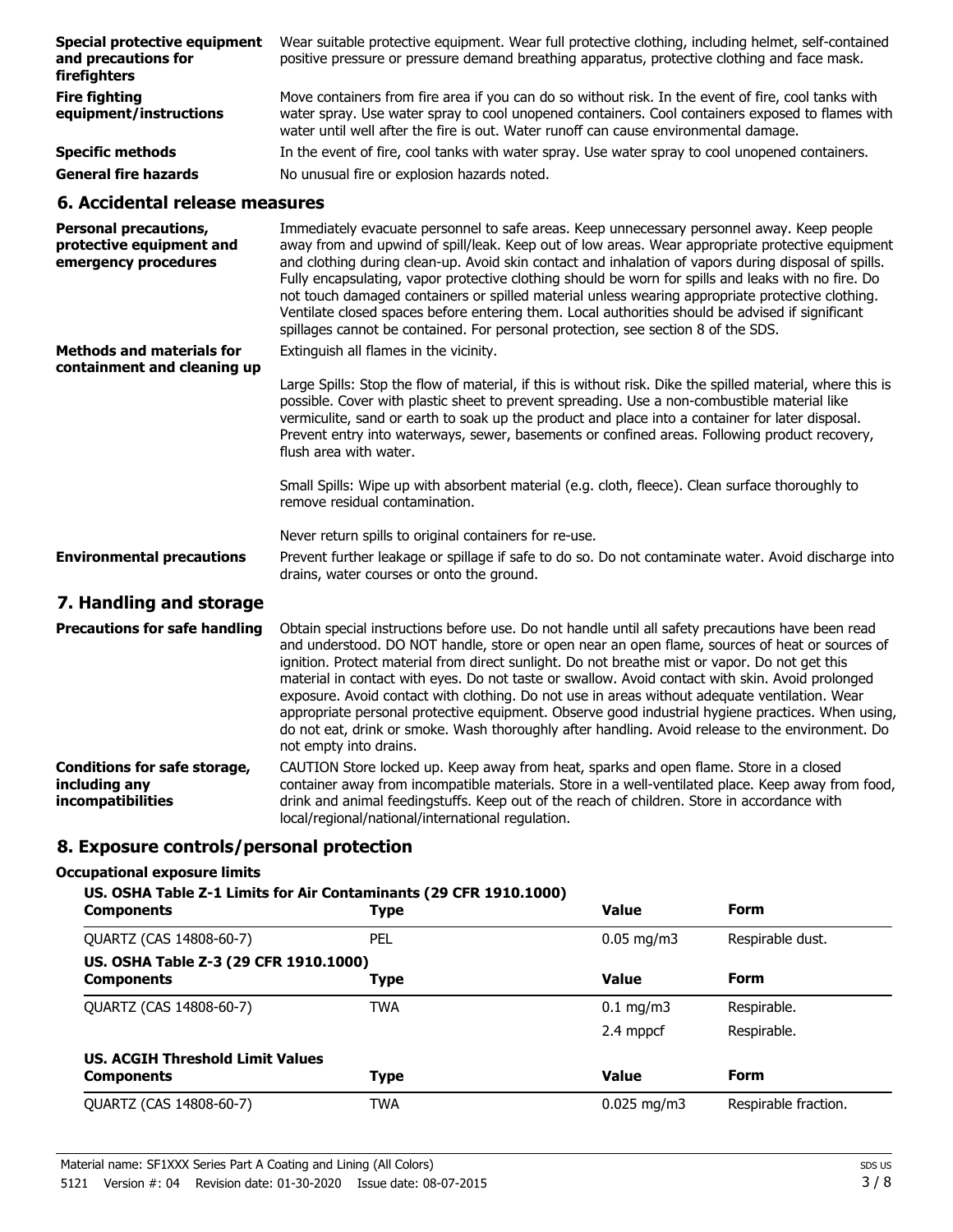| US. NIOSH: Pocket Guide to Chemical Hazards            |                                                                                                                                                                                                                             |              |                  |
|--------------------------------------------------------|-----------------------------------------------------------------------------------------------------------------------------------------------------------------------------------------------------------------------------|--------------|------------------|
| <b>Components</b>                                      | <b>Type</b>                                                                                                                                                                                                                 | <b>Value</b> | <b>Form</b>      |
| QUARTZ (CAS 14808-60-7)                                | <b>TWA</b>                                                                                                                                                                                                                  | $0.05$ mg/m3 | Respirable dust. |
|                                                        | US. Workplace Environmental Exposure Level (WEEL) Guides                                                                                                                                                                    |              |                  |
| <b>Components</b>                                      | <b>Type</b>                                                                                                                                                                                                                 | <b>Value</b> |                  |
| <b>HEXAMETHYLENE</b><br>DIACRYLATE (CAS<br>13048-33-4) | <b>TWA</b>                                                                                                                                                                                                                  | 1 mg/m $3$   |                  |
|                                                        |                                                                                                                                                                                                                             | $0.11$ ppm   |                  |
| <b>Biological limit values</b>                         | No biological exposure limits noted for the ingredient(s).                                                                                                                                                                  |              |                  |
| <b>Appropriate engineering</b><br>controls             | Provide adequate ventilation, including appropriate local extraction, to ensure that the defined<br>occupational exposure limit is not exceeded.                                                                            |              |                  |
|                                                        | Individual protection measures, such as personal protective equipment                                                                                                                                                       |              |                  |
| Eye/face protection                                    | Safety glasses. If risk of splashing, wear safety goggles or face shield.                                                                                                                                                   |              |                  |
| <b>Skin protection</b>                                 |                                                                                                                                                                                                                             |              |                  |
| <b>Hand protection</b>                                 | Chemical resistant gloves are recommended. If contact with forearms is likely wear gauntlet style<br>gloves.                                                                                                                |              |                  |
| <b>Other</b>                                           | Wear appropriate clothing to prevent any possibility of skin contact.                                                                                                                                                       |              |                  |
| <b>Respiratory protection</b>                          | When workers are facing concentrations above the exposure limit they must use appropriate<br>certified respirators.                                                                                                         |              |                  |
| <b>Thermal hazards</b>                                 | Wear appropriate thermal protective clothing, when necessary.                                                                                                                                                               |              |                  |
| <b>General hygiene</b><br>considerations               | Always observe good personal hygiene measures, such as washing after handling the material and<br>before eating, drinking, and/or smoking. Routinely wash work clothing and protective equipment to<br>remove contaminants. |              |                  |

### **9. Physical and chemical properties**

| <b>Appearance</b>                                       | Liquid.                            |
|---------------------------------------------------------|------------------------------------|
| <b>Physical state</b>                                   | Solid.                             |
| <b>Form</b>                                             | Liquid.                            |
| Color                                                   | Various.                           |
| Odor                                                    | Not available.                     |
| <b>Odor threshold</b>                                   | Not available.                     |
| рH                                                      | Not available.                     |
| <b>Melting point/freezing point</b>                     | Not available.                     |
| Initial boiling point and<br>boiling range              | $>$ 212 °F ( $>$ 100 °C) estimated |
| <b>Flash point</b>                                      | > 199.0 °F (> 92.8 °C)             |
| <b>Evaporation rate</b>                                 | Not available.                     |
| Flammability (solid, gas)                               | Not available.                     |
| <b>Upper/lower flammability or explosive limits</b>     |                                    |
| <b>Flammability limit - lower</b> Not available.<br>(%) |                                    |
| <b>Flammability limit -</b><br>upper $(\% )$            | Not available.                     |
| <b>Explosive limit - lower</b><br>(%)                   | Not available.                     |
| <b>Explosive limit - upper</b><br>(%)                   | Not available.                     |
| Vapor pressure                                          | Not available.                     |
| <b>Vapor density</b>                                    | >1                                 |
| <b>Relative density</b>                                 | $13.3$ lb/gal                      |
| Solubility(ies)<br><b>Solubility (water)</b>            | Not available.                     |
|                                                         |                                    |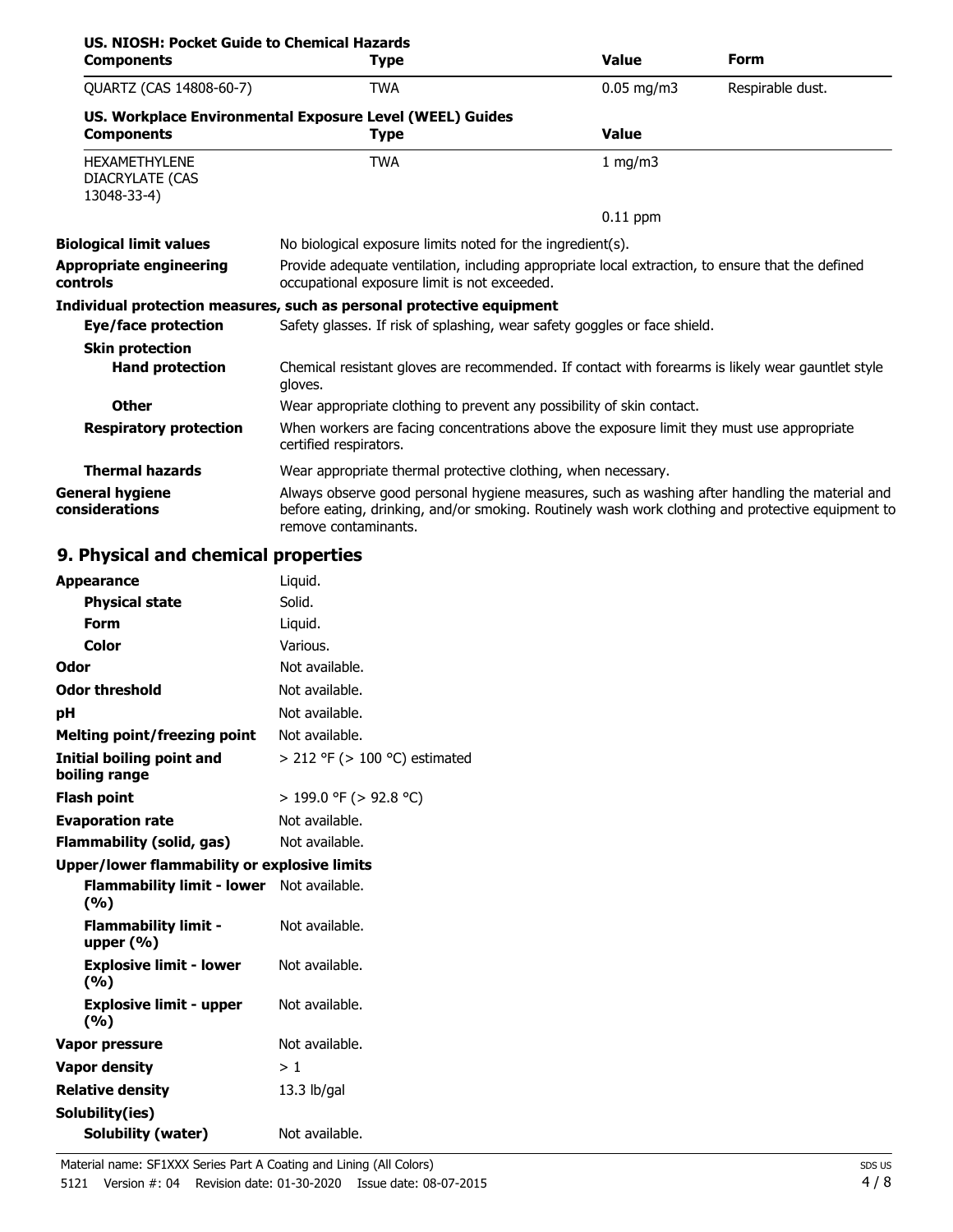| <b>Partition coefficient</b><br>(n-octanol/water) | Not available.         |
|---------------------------------------------------|------------------------|
| <b>Auto-ignition temperature</b>                  | Not available.         |
| <b>Decomposition temperature</b>                  | Not available.         |
| <b>Viscosity</b>                                  | Not available.         |
| <b>Other information</b>                          |                        |
| <b>Density</b>                                    | 13.65 lb/gal estimated |
| <b>Specific gravity</b>                           | 1.64                   |
|                                                   |                        |

### **10. Stability and reactivity**

| <b>Reactivity</b>                            | The product is stable and non-reactive under normal conditions of use, storage and transport                            |
|----------------------------------------------|-------------------------------------------------------------------------------------------------------------------------|
| <b>Chemical stability</b>                    | Stable.                                                                                                                 |
| <b>Possibility of hazardous</b><br>reactions | No dangerous reaction known under conditions of normal use.                                                             |
| <b>Conditions to avoid</b>                   | Heat, flames and sparks. Avoid temperatures exceeding the flash point. Contact with incompatible<br>materials.          |
| <b>Incompatible materials</b>                | Peroxides. Chlorine. Strong acids, alkalies and oxidizing agents.                                                       |
| <b>Hazardous decomposition</b><br>products   | If product is burned hazardous gases such as oxides of carbon and nitrogen and various<br>hydrocarbons may be produced. |

### **11. Toxicological information**

#### **Information on likely routes of exposure**

| <b>Inhalation</b>                                                                         | Prolonged inhalation may be harmful.                                                                                          |
|-------------------------------------------------------------------------------------------|-------------------------------------------------------------------------------------------------------------------------------|
| <b>Skin contact</b>                                                                       | Causes skin irritation. May cause an allergic skin reaction.                                                                  |
| Eye contact                                                                               | Causes serious eye irritation.                                                                                                |
| <b>Ingestion</b>                                                                          | Suspected of causing cancer by ingestion. However, ingestion is not likely to be a primary route of<br>occupational exposure. |
| <b>Symptoms related to the</b><br>physical, chemical and<br>toxicological characteristics | Direct contact with eyes may cause temporary irritation.                                                                      |
| <b>Information on toxicological effects</b>                                               |                                                                                                                               |
| <b>Acute toxicity</b>                                                                     | Not available.                                                                                                                |
| <b>Skin corrosion/irritation</b>                                                          | Corrosive to skin and eyes.                                                                                                   |
| Serious eye damage/eye<br>irritation                                                      | Direct contact with eyes may cause temporary irritation.                                                                      |
| Respiratory or skin sensitization                                                         |                                                                                                                               |
| <b>Respiratory sensitization</b>                                                          | Not available.                                                                                                                |
| <b>Skin sensitization</b>                                                                 | May cause allergic skin disorders in sensitive individuals.                                                                   |
| <b>Germ cell mutagenicity</b>                                                             | No data available to indicate product or any components present at greater than 0.1% are<br>mutagenic or genotoxic.           |
| Carcinogenicity                                                                           | Suspected of causing cancer.                                                                                                  |
|                                                                                           | <b>IARC Monographs. Overall Evaluation of Carcinogenicity</b>                                                                 |
| QUARTZ (CAS 14808-60-7)                                                                   | 1 Carcinogenic to humans.<br>OSHA Specifically Regulated Substances (29 CFR 1910.1001-1052)                                   |
| QUARTZ (CAS 14808-60-7)                                                                   | Cancer                                                                                                                        |
|                                                                                           | US. National Toxicology Program (NTP) Report on Carcinogens                                                                   |
| QUARTZ (CAS 14808-60-7)                                                                   | Known To Be Human Carcinogen.                                                                                                 |
| <b>Reproductive toxicity</b>                                                              | This product is not expected to cause reproductive or developmental effects                                                   |
| <b>Specific target organ toxicity</b><br>- single exposure                                | Not classified.                                                                                                               |
| <b>Specific target organ toxicity</b><br>- repeated exposure                              | Not classified.                                                                                                               |
| <b>Aspiration hazard</b>                                                                  | Not available.                                                                                                                |
| <b>Chronic effects</b>                                                                    | Prolonged inhalation may be harmful.                                                                                          |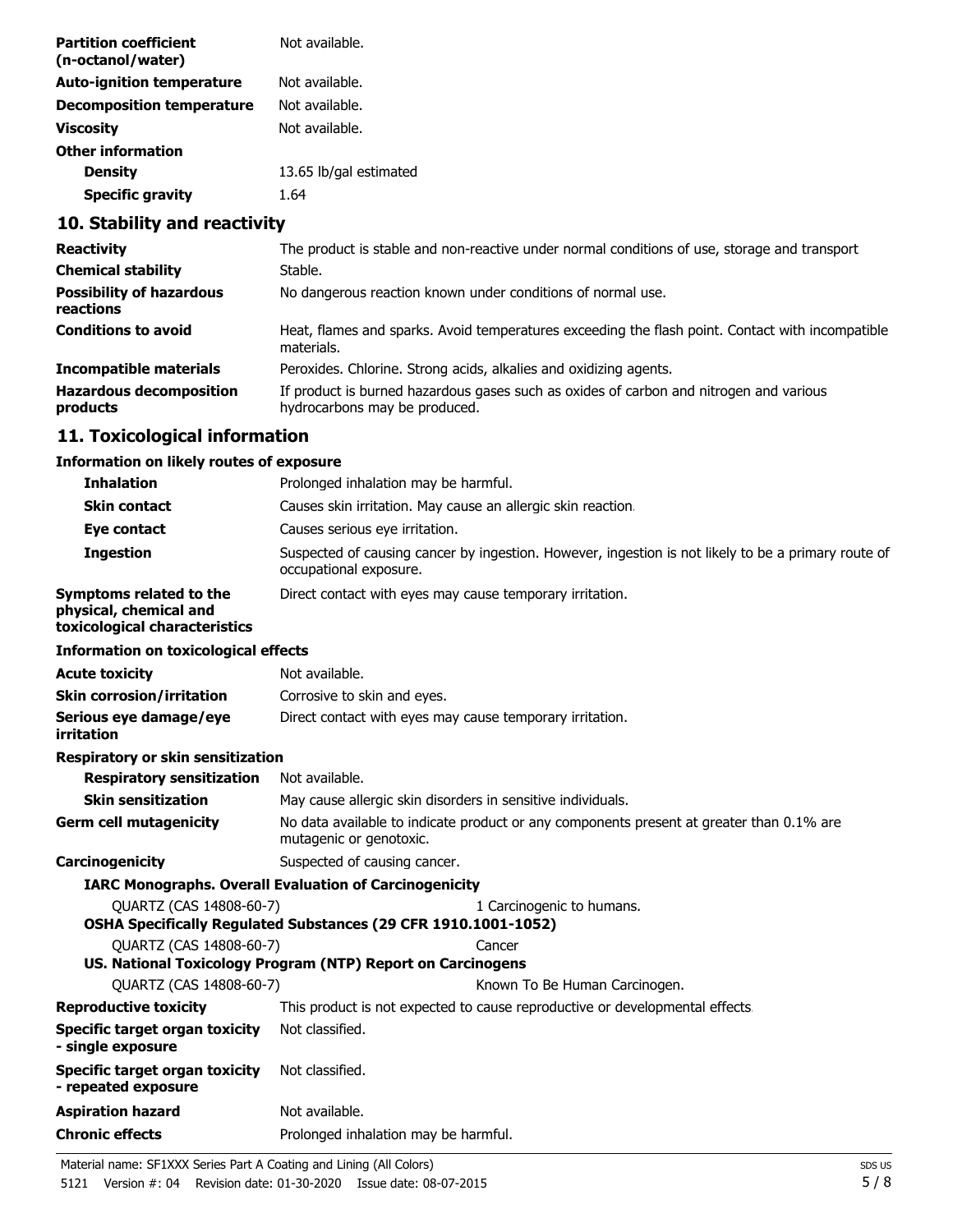### **12. Ecological information**

| <b>Ecotoxicity</b>                                                                                        | The product components are not classified as environmentally hazardous. However, this does no<br>exclude the possibility that large or frequent spills can have a harmful or damaging effect on the<br>environment. |                                                            |       |                                                                                                                                                                                            |
|-----------------------------------------------------------------------------------------------------------|---------------------------------------------------------------------------------------------------------------------------------------------------------------------------------------------------------------------|------------------------------------------------------------|-------|--------------------------------------------------------------------------------------------------------------------------------------------------------------------------------------------|
| <b>Product</b>                                                                                            |                                                                                                                                                                                                                     | <b>Species</b><br><b>Test Results</b>                      |       |                                                                                                                                                                                            |
| SF1XXX Series Part A Coating and Lining (All Colors)                                                      |                                                                                                                                                                                                                     |                                                            |       |                                                                                                                                                                                            |
| <b>Aquatic</b>                                                                                            |                                                                                                                                                                                                                     |                                                            |       |                                                                                                                                                                                            |
| Crustacea                                                                                                 | EC50                                                                                                                                                                                                                | Daphnia                                                    |       | 7.9798 mg/l, 48 hours estimated                                                                                                                                                            |
| <b>Fish</b>                                                                                               | LC50                                                                                                                                                                                                                | Fish                                                       |       | 4.4335 mg/l, 96 hours estimated                                                                                                                                                            |
| <b>Persistence and degradability</b>                                                                      |                                                                                                                                                                                                                     | No data is available on the degradability of this product. |       |                                                                                                                                                                                            |
| <b>Bioaccumulative potential</b>                                                                          | Not available.                                                                                                                                                                                                      |                                                            |       |                                                                                                                                                                                            |
| Partition coefficient n-octanol / water (log Kow)<br>SF1XXX Series Part A Coating and Lining (All Colors) |                                                                                                                                                                                                                     |                                                            | $>$ 3 |                                                                                                                                                                                            |
| <b>Mobility in soil</b>                                                                                   | No data available.                                                                                                                                                                                                  |                                                            |       |                                                                                                                                                                                            |
| Other adverse effects                                                                                     |                                                                                                                                                                                                                     |                                                            |       | No other adverse environmental effects (e.g. ozone depletion, photochemical ozone creation<br>potential, endocrine disruption, global warming potential) are expected from this component. |

#### **13. Disposal considerations**

| <b>Disposal instructions</b>                    | Dispose in accordance with all applicable regulations. When this product as supplied is to be<br>discarded as waste, it does not meet the definition of a RCRA waste under 40 CFR 261.                                                                                          |
|-------------------------------------------------|---------------------------------------------------------------------------------------------------------------------------------------------------------------------------------------------------------------------------------------------------------------------------------|
| <b>Local disposal regulations</b>               | Dispose in accordance with all applicable regulations.                                                                                                                                                                                                                          |
| Hazardous waste code                            | The waste code should be assigned in discussion between the user, the producer and the waste<br>disposal company.                                                                                                                                                               |
| <b>Waste from residues /</b><br>unused products | Dispose of in accordance with local regulations. Empty containers or liners may retain some product<br>residues. This material and its container must be disposed of in a safe manner (see: Disposal<br>instructions).                                                          |
| <b>Contaminated packaging</b>                   | Empty containers should be taken to an approved waste handling site for recycling or disposal.<br>Since emptied containers may retain product residue, follow label warnings even after container is<br>emptied. Offer rinsed packaging material to local recycling facilities. |

#### **14. Transport information**

#### **DOT**

Not regulated as dangerous goods.

# **IATA**

Not regulated as dangerous goods.

### **IMDG**

Not regulated as dangerous goods.

#### **Transport in bulk according to** Not available. **Annex II of MARPOL 73/78 and the IBC Code**

#### **15. Regulatory information**

| <b>US federal regulations</b> | This product is a "Hazardous Chemical" as defined by the OSHA Hazard Communication Standard |
|-------------------------------|---------------------------------------------------------------------------------------------|
| 29 CFR 1910.1200.             |                                                                                             |
|                               | All components are on the U.S. EPA TSCA Inventory List.                                     |

#### **TSCA Section 12(b) Export Notification (40 CFR 707, Subpt. D)**

Not regulated.

#### **CERCLA Hazardous Substance List (40 CFR 302.4)**

Not listed.

#### **SARA 304 Emergency release notification**

Not regulated.

#### **OSHA Specifically Regulated Substances (29 CFR 1910.1001-1052)**

QUARTZ (CAS 14808-60-7) Cancer

lung effects immune system effects kidney effects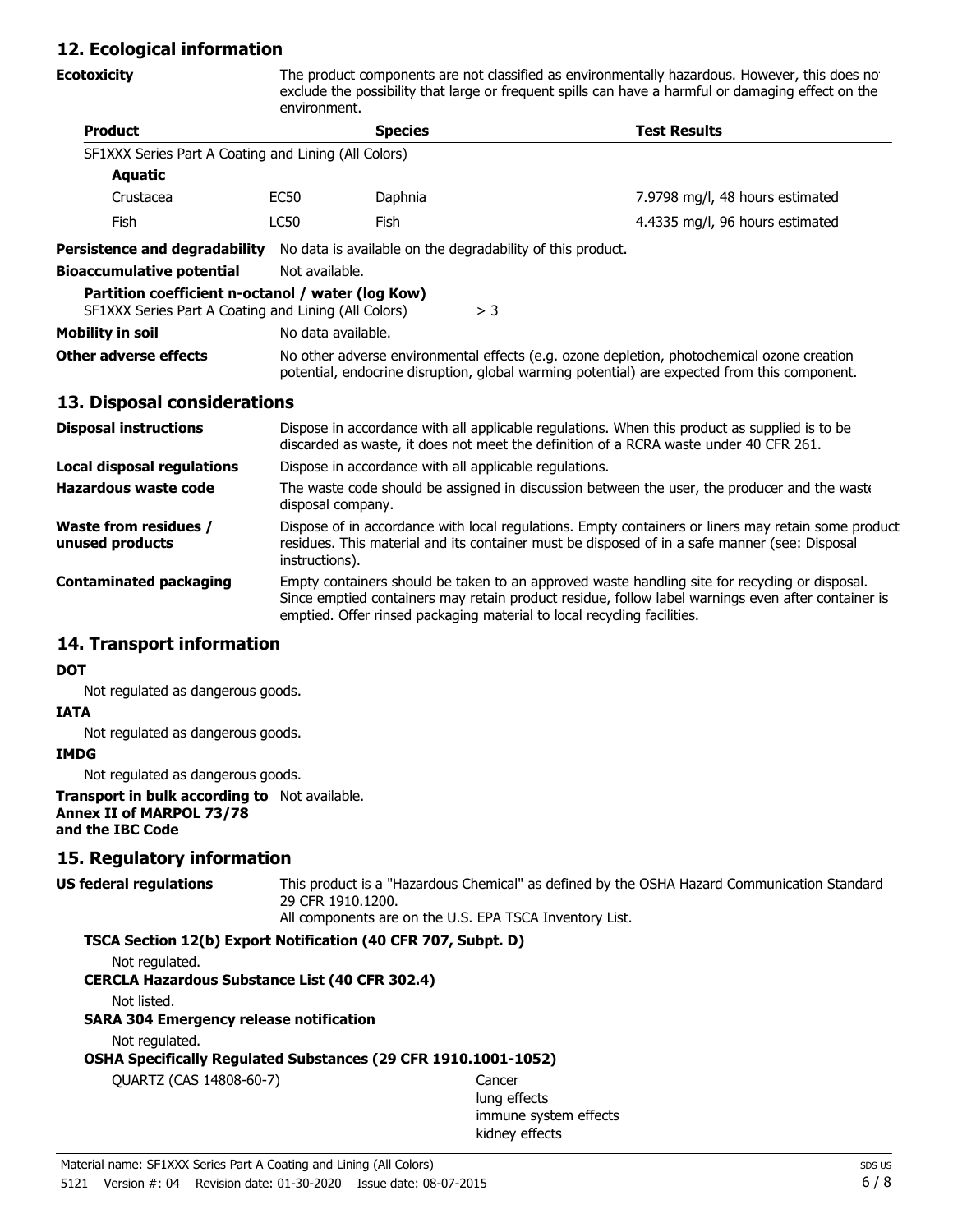#### **Superfund Amendments and Reauthorization Act of 1986 (SARA)**

**SARA 302 Extremely hazardous substance**

Not listed.

| <b>SARA 311/312</b><br><b>Hazardous chemical</b> | Yes                                                                                                                                                                                          |
|--------------------------------------------------|----------------------------------------------------------------------------------------------------------------------------------------------------------------------------------------------|
| <b>Classified hazard</b><br>categories           | Skin corrosion or irritation<br>Serious eye damage or eye irritation<br>Respiratory or skin sensitization<br>Carcinogenicity<br>Specific target organ toxicity (single or repeated exposure) |

#### **SARA 313 (TRI reporting)** Not regulated.

#### **Other federal regulations**

#### **Clean Air Act (CAA) Section 112 Hazardous Air Pollutants (HAPs) List**

Not regulated.

**Clean Air Act (CAA) Section 112(r) Accidental Release Prevention (40 CFR 68.130)**

Not regulated.

**Safe Drinking Water Act** Not regulated. **(SDWA)**

#### **US state regulations**

**California Proposition 65**

**WARNING:** WARNING: This product contains a chemical known to the State of California to cause cancer.

#### **California Proposition 65 - CRT: Listed date/Carcinogenic substance**

| QUARTZ (CAS 14808-60-7)                                                                                 | Listed: October 1, 1988 |  |
|---------------------------------------------------------------------------------------------------------|-------------------------|--|
| US. California. Candidate Chemicals List. Safer Consumer Products Regulations (Cal. Code Regs, tit. 22, |                         |  |
| 69502.3, subd. (a))                                                                                     |                         |  |
| QUARTZ (CAS 14808-60-7)                                                                                 |                         |  |

SOLVENT NAPHTHA (PETROLEUM), LIGHT AROM. (CAS 64742-95-6)

#### **International Inventories**

| Country(s) or region        | <b>Inventory name</b>                                                     | On inventory (yes/no)* |
|-----------------------------|---------------------------------------------------------------------------|------------------------|
| Australia                   | Australian Inventory of Chemical Substances (AICS)                        | Yes                    |
| Canada                      | Domestic Substances List (DSL)                                            | Yes                    |
| Canada                      | Non-Domestic Substances List (NDSL)                                       | No.                    |
| China                       | Inventory of Existing Chemical Substances in China (IECSC)                | Yes                    |
| Europe                      | European Inventory of Existing Commercial Chemical Substances<br>(EINECS) | Yes                    |
| Europe                      | European List of Notified Chemical Substances (ELINCS)                    | No                     |
| Japan                       | Inventory of Existing and New Chemical Substances (ENCS)                  | Yes                    |
| Korea                       | Existing Chemicals List (ECL)                                             | Yes                    |
| New Zealand                 | New Zealand Inventory                                                     | Yes                    |
| <b>Philippines</b>          | Philippine Inventory of Chemicals and Chemical Substances<br>(PICCS)      | Yes                    |
| Taiwan                      | Taiwan Chemical Substance Inventory (TCSI)                                | Yes                    |
| United States & Puerto Rico | Toxic Substances Control Act (TSCA) Inventory                             | Yes                    |

\*A "Yes" indicates that all components of this product comply with the inventory requirements administered by the governing country(s) A "No" indicates that one or more components of the product are not listed or exempt from listing on the inventory administered by the governing country(s).

#### **16. Other information, including date of preparation or last revision**

| Issue date           | 08-07-2015 |
|----------------------|------------|
| <b>Revision date</b> | 01-30-2020 |
| <b>Version #</b>     | 04         |